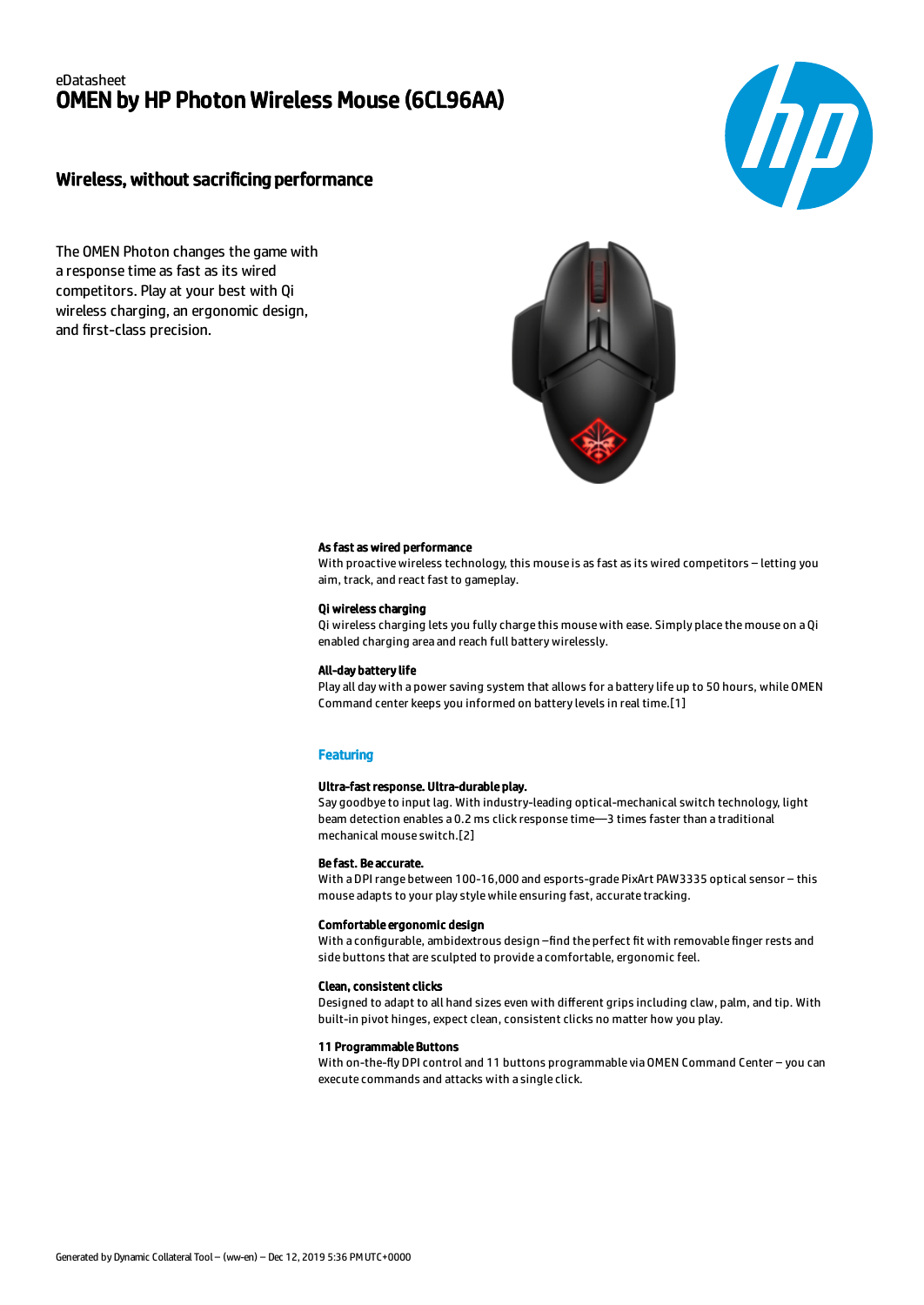# Specifications

| Minimum dimensions (W $\times$ D $\times$ H) | $12.9 \times 9.2 \times 4.4$ cm                                                                                                                                                                                                                                                         |
|----------------------------------------------|-----------------------------------------------------------------------------------------------------------------------------------------------------------------------------------------------------------------------------------------------------------------------------------------|
| Minimum dimensions ( $W \times D \times H$ ) | 5.08 x 3.63 x 1.74 in                                                                                                                                                                                                                                                                   |
| Weight                                       | $0.14$ kg                                                                                                                                                                                                                                                                               |
| Weight                                       | $0.31$ lb                                                                                                                                                                                                                                                                               |
| Package dimensions (W $\times$ D $\times$ H) | $16.4 \times 12.3 \times 9.3$ cm                                                                                                                                                                                                                                                        |
| Package weight                               | $0.48$ kg                                                                                                                                                                                                                                                                               |
| <b>Minimum System Requirements</b>           | Available USB-A port; OMEN Command Center software available in Microsoft Store                                                                                                                                                                                                         |
| <b>UPC</b> number                            | 193808039935                                                                                                                                                                                                                                                                            |
| Warranty                                     | One-vear limited warranty.                                                                                                                                                                                                                                                              |
| What's in the box                            | OMEN by HP Photon Wireless Mouse; Proactive wireless USB receiver; USB charging/data cable; Receiver extension<br>adapter; Side buttons (2 x left, 2 x right); Side button cover; Finger rests (1 x left, 1 x right); Quick start quide;<br>Warranty card; Product notice; OMEN sticker |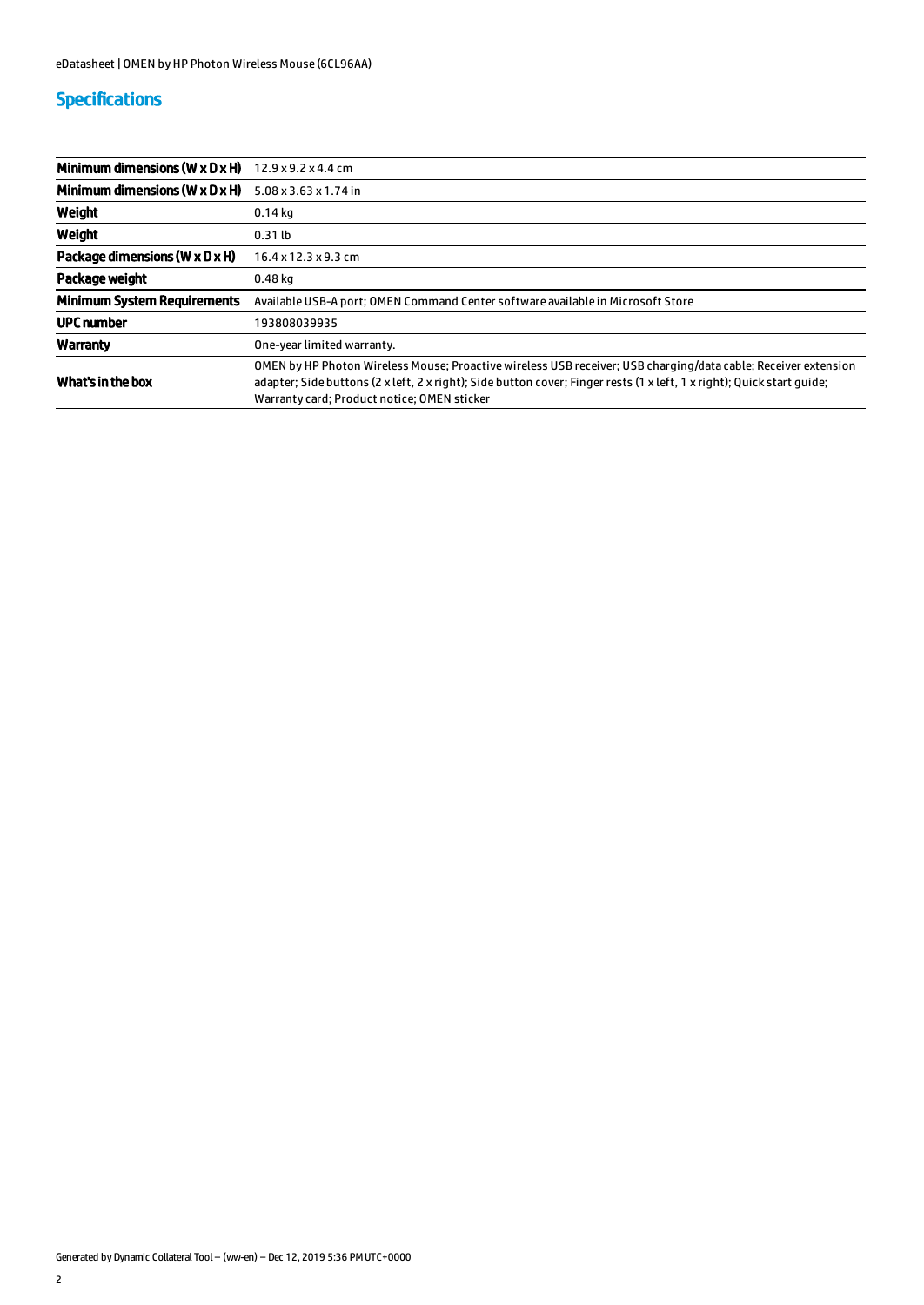# Accessories and services

No Recommended Accessories and Services